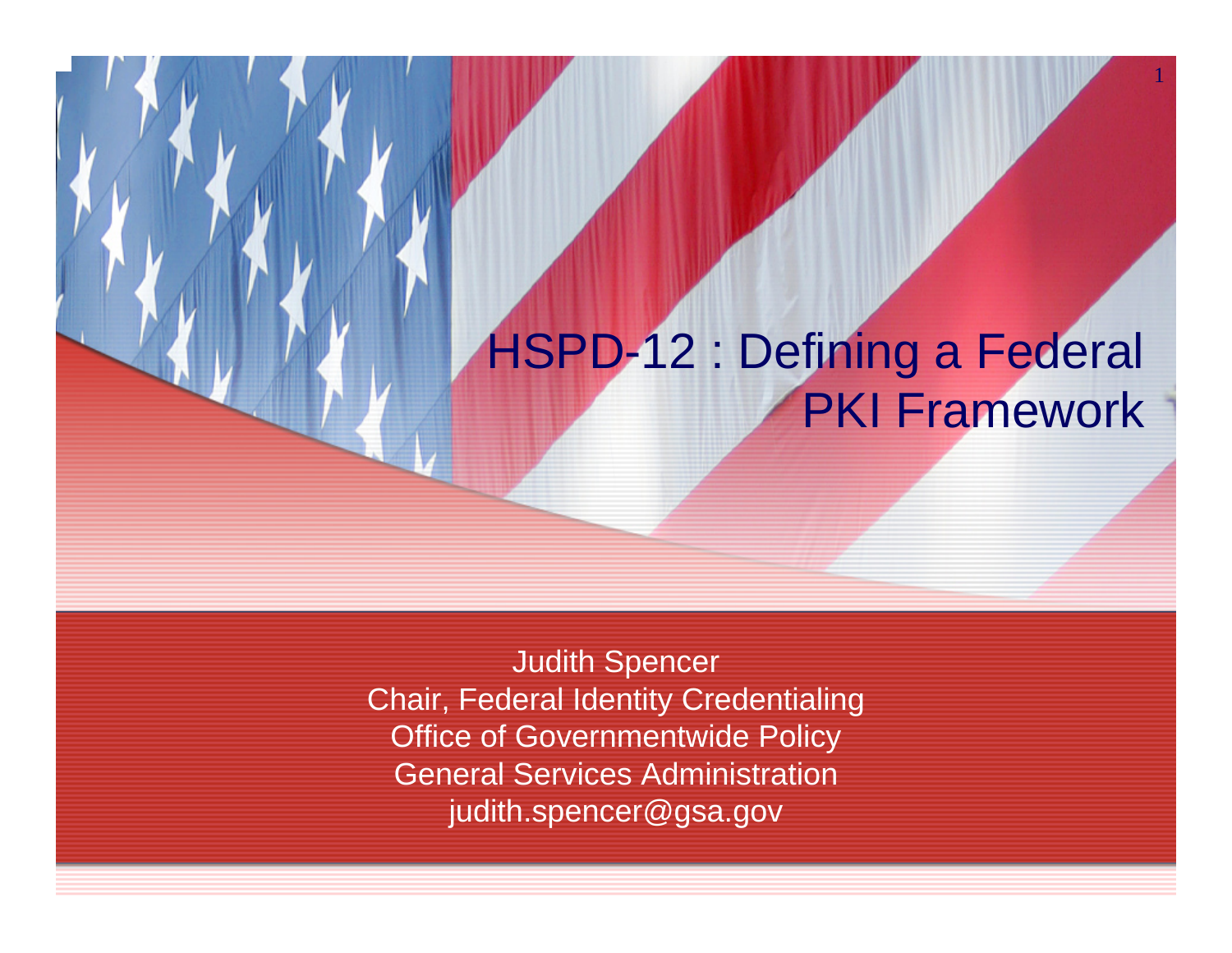## How We Got Here

- 2005 FIPS-201 Released
- 2004 HSPD-12 signed by President Bush
- 2004 PKI Shared Service Provider Certification Program launched
- 2003 *E-Authentication Guidance for Federal Agencies* released by **OMB**
- 2003 Federal Common PKI Policy released.
- 2003 Federal Identity Credentialing Initiative launched
- 2002 E-Authentication Initiative launched
- —————— 2002 – Federal Bridge CA cross-certifies first 4 Federal agencies
- $\mathcal{L}_{\mathcal{A}}$  2000 – E-Sign Act signed electronically in Philadelphia
	- 1997 *Access America* identifies identity assurance/information security as a key enabler for e-Government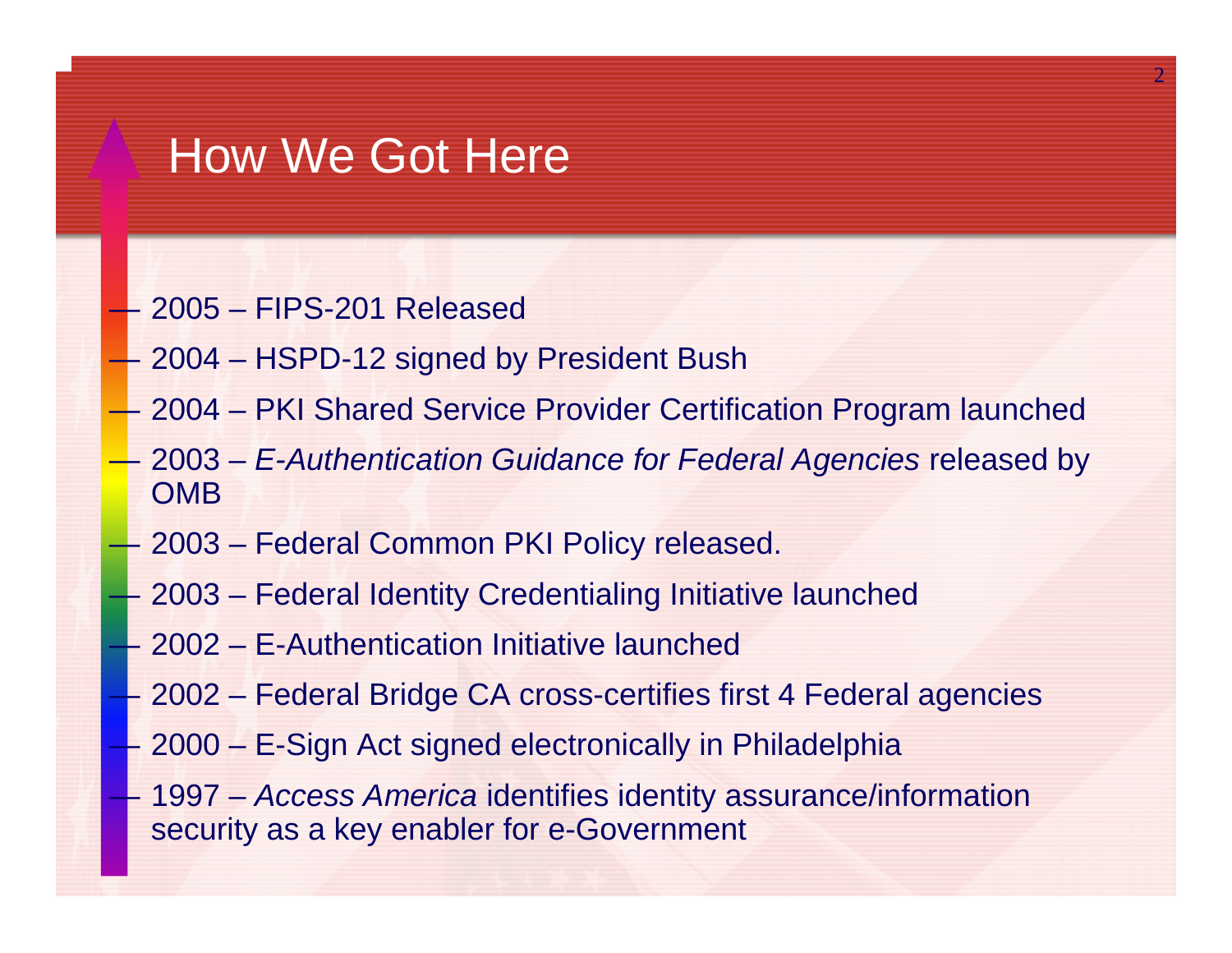## Federal Bridge Certification Authority

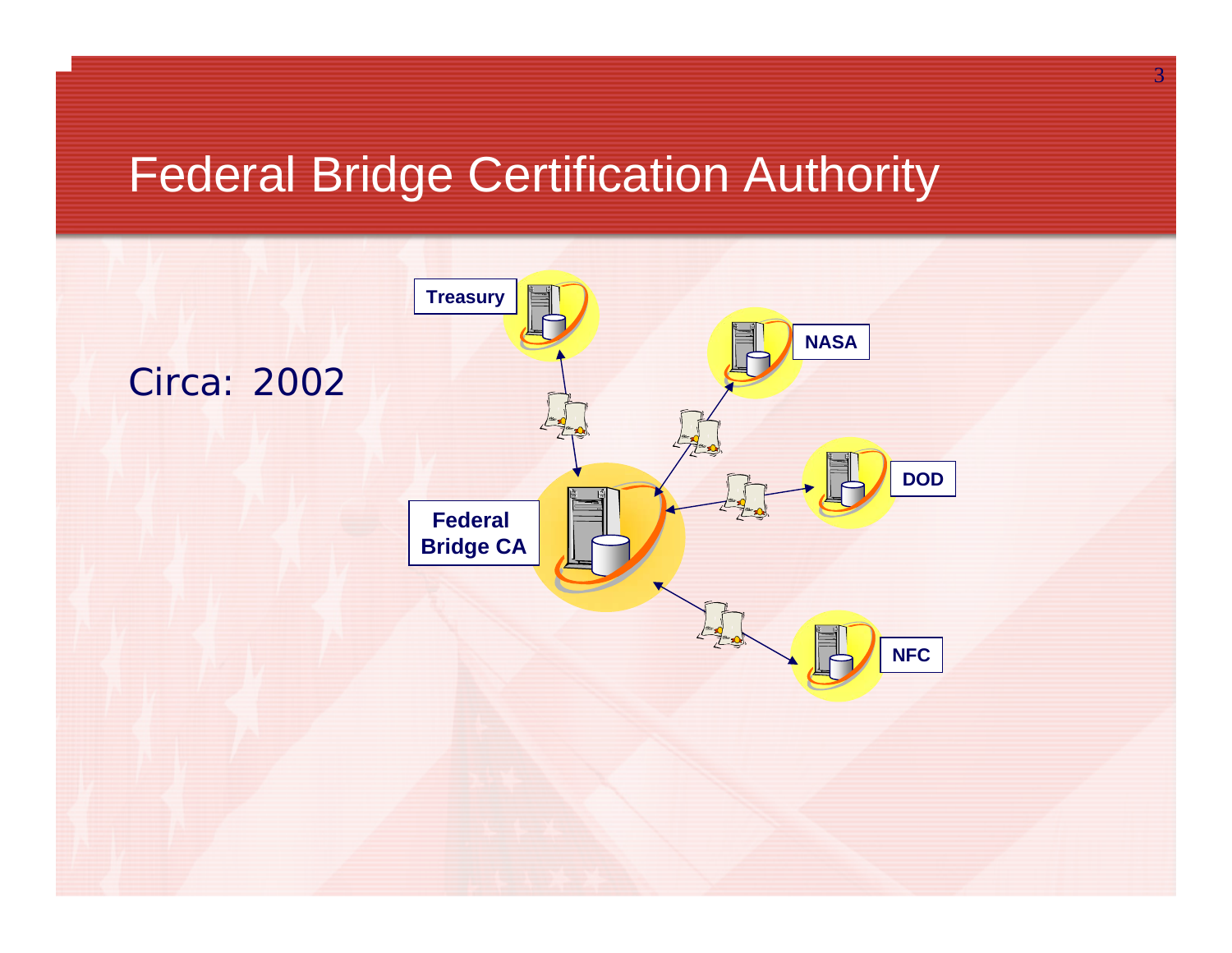# The Federal PKI Architecture

### Four Primary Components

- • Federal Bridge Certification Authority
- • Citizen and Commerce Certification Authority
- • Federal Common PKI Certification Authority
- • E-Authentication Governance Certification Authority



4

## Circa: 2006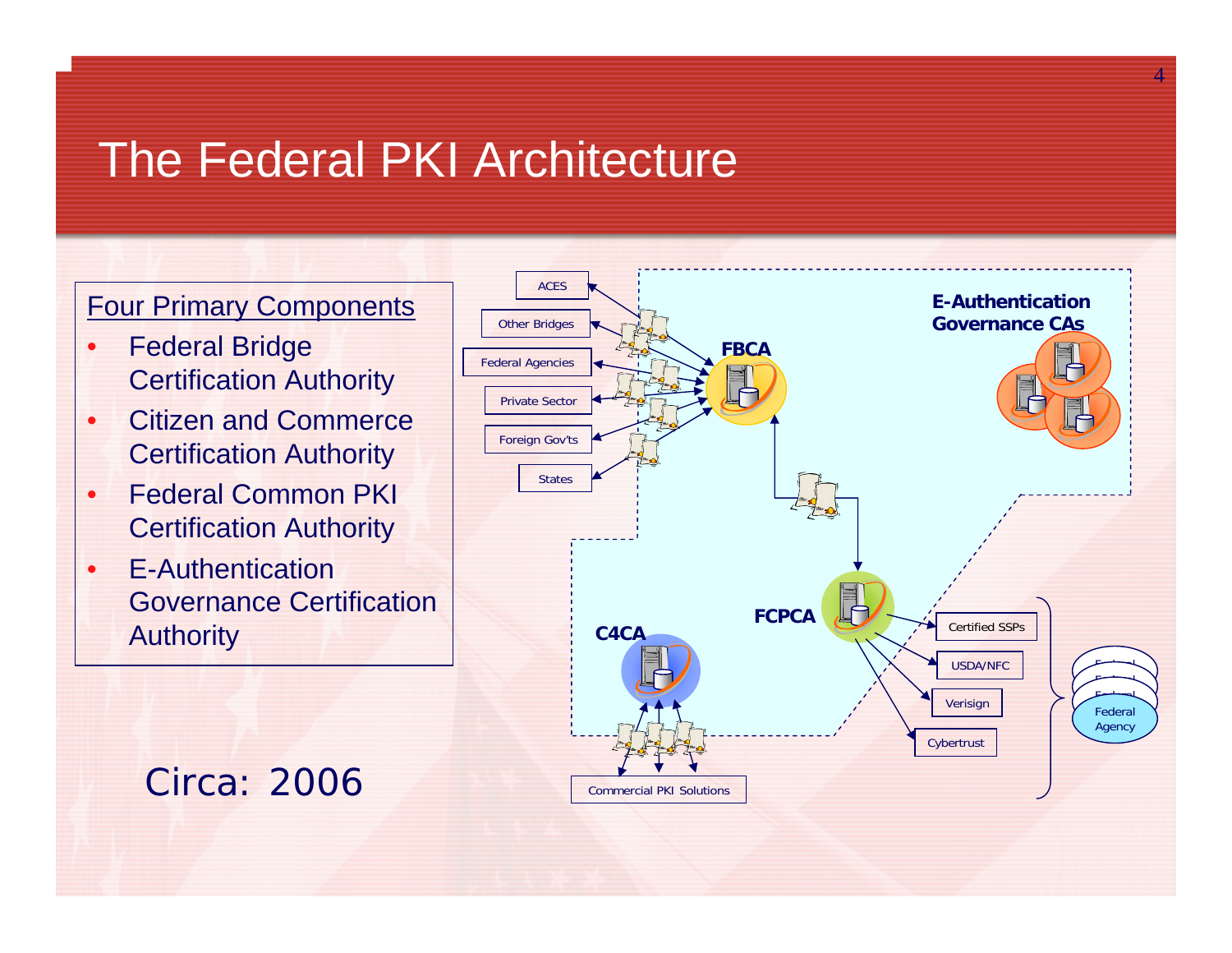# Federal PKI Block Diagram



5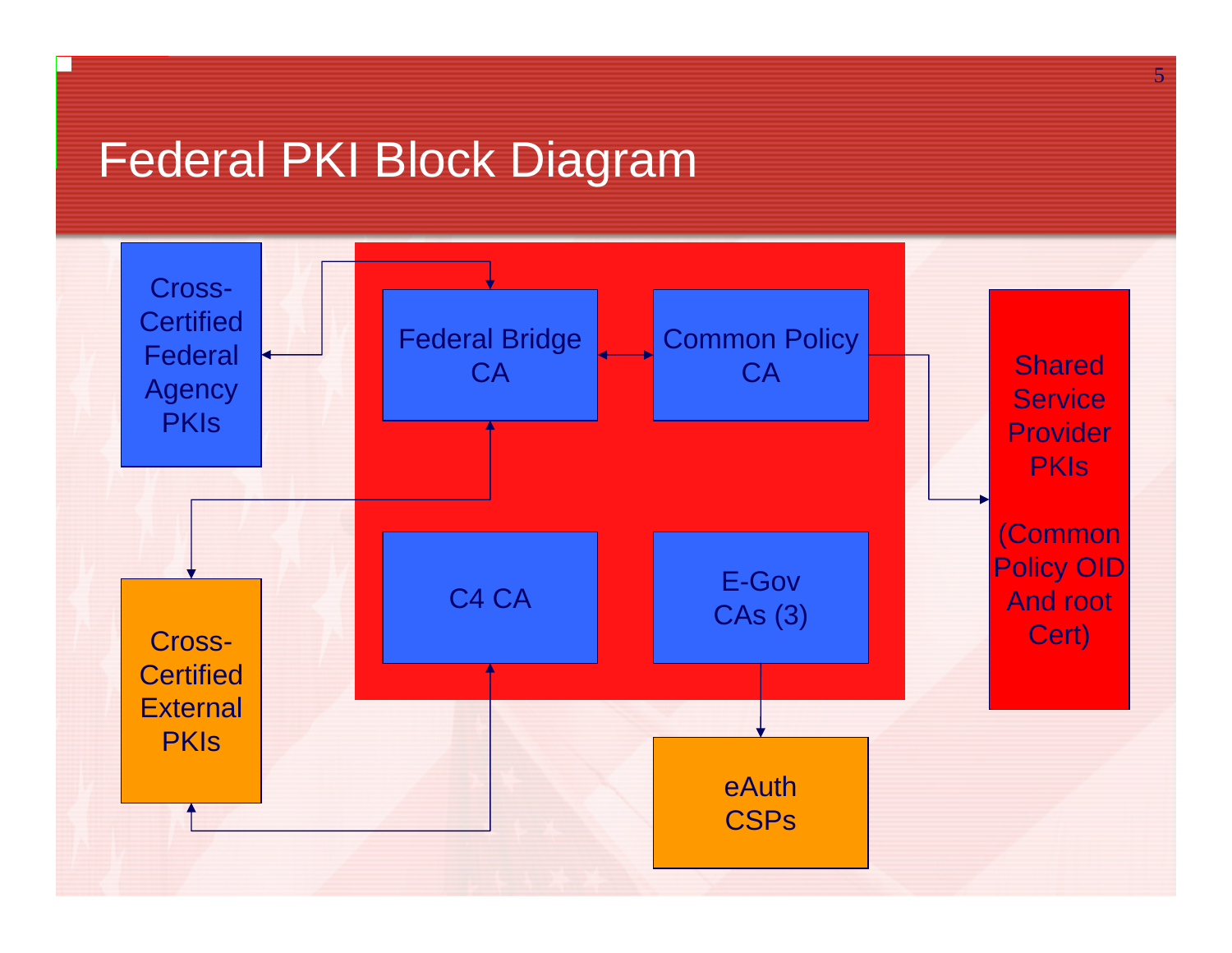# PMC E-Government Agenda

### **Government to Citizen**

- 1. USA Service
- 2. EZ Tax Filing
- 3. Online Access for Loans
- 4. Recreation One Stop
- 5. Eligibility Assistance Online

### **Government to Business**

- 1. Federal Asset Sales
- 2. Online Rulemaking Management
- 3. Simplified and Unified Tax and Wage Reporting
- 4. Consolidated Health Informatics
- 5. Business Compliance 1 Stop
- 6. Int'l Trade Process Streamlining

- 1. e-Vital (business case)
- 2. e-Grants
- 3. Disaster Assistance andCrisis Response
- 4. Geospatial Information One Stop
- 5. Wireless Networks

### **Government to Govt. Internal Effectiveness and Efficiency**

6

- 1. e-Training
- 2. Recruitment One Stop
- 3. Enterprise HR Integration
- 4. e-Travel
- 5. e-Clearance
- 6. e-Payroll
- 7. Integrated Acquisition
- 8. e-Records Management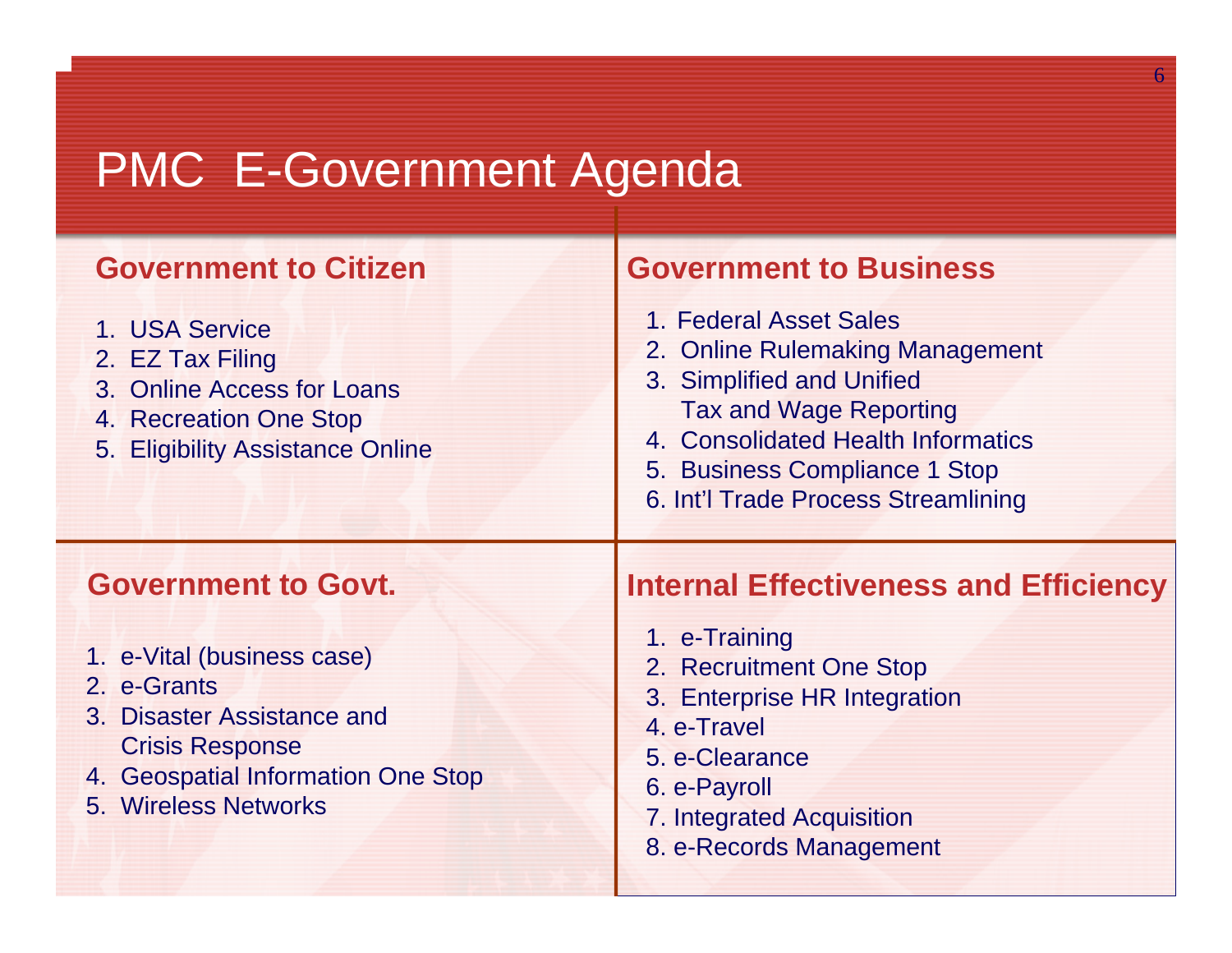# PMC E-Government Agenda

### **Government to Citizen**

- 1. USA Service
- 2. EZ Tax Filing
- 3. Online Access for Loans
- 4. Recreation One Stop
- 5. Eligibility Assistance Online

### **Government to Business**

- 1. Federal Asset Sales
- 2. Online Rulemaking Management
- 3. Simplified and Unified Tax and Wage Reporting
- 4. Consolidated Health Informatics
- 5. Business Compliance 1 Stop
- 6. Int'l Trade Process Streamlining

- 1. e-Vital (business case)
- 2. e-Grants
- 3. Disaster Assistance andCrisis Response
- 4. Geospatial Information One Stop
- 5. Wireless Networks

### **Government to Govt. Internal Effectiveness and Efficiency**

- 1. e-Training
- 2. Recruitment One Stop
- 3. Enterprise HR Integration
- 4. e-Travel
- 5. e-Clearance
- 6. e-Payroll
- 7. Integrated Acquisition
- 8. e-Records Management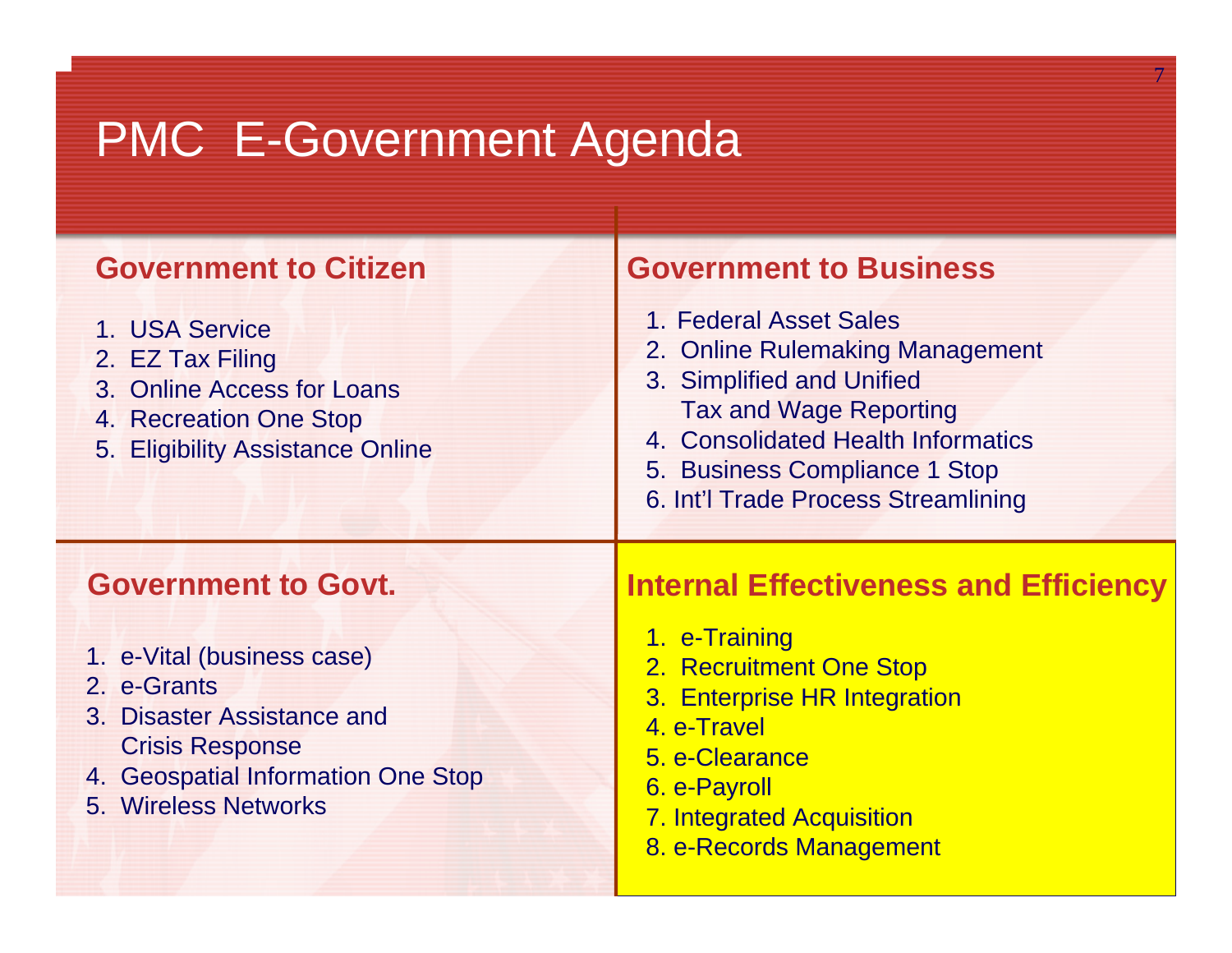## Determining Assurance Levels

- *E-Authentication Guidance for Federal Agencies*, issued by the Office of Management & Budget, Dec. 16, 2003
	- —http://www.whitehouse.gov/omb/memoranda/fy04/m04-04.pdf
	- —About identity authentication, not authorization or access control
	- —Incorporates Standards for Security Categorization of Federal Information and Information Systems (FIPS-199)
- NIST SP800-63: *Recommendation for Electronic Authentication*
	- —Companion to OMB e-Authentication guidance
	- —http://csrc.nist.gov/eauth
	- —Covers conventional token based remote authentication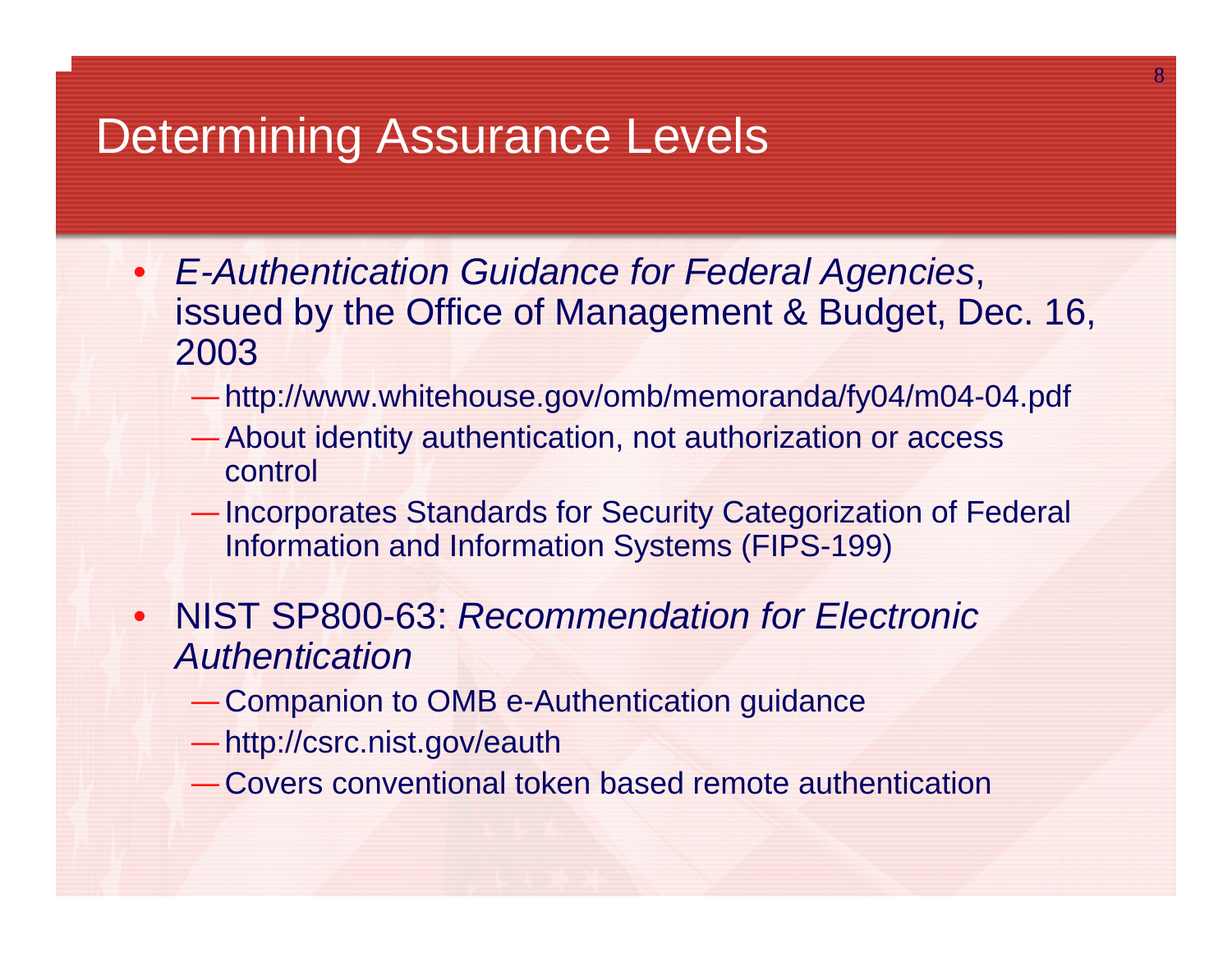## Assurance Levels

## M-04-04:E-Authentication Guidance for Federal Agencies OMB Guidance establishes 4 authenticationassurance levels

| Level 1                                         | Level 2                                                       | Level 3 <sup>1</sup>                                                                            | Level 4                                                                                            |
|-------------------------------------------------|---------------------------------------------------------------|-------------------------------------------------------------------------------------------------|----------------------------------------------------------------------------------------------------|
| Little or no confidence<br>in asserted identity | Some confidence in<br>asserted identity                       | High confidence in<br>asserted identity                                                         | Very high confidence<br>in the asserted<br>identity                                                |
| Self-assertion<br>minimum records               | On-line, instant<br>qualification - out-of-<br>band follow-up | On-line with out-of-<br>band verification for<br>qualification<br><b>Cryptographic solution</b> | In person proofing<br>Record a biometric<br><b>Cryptographic Solution</b><br><b>Hardware Token</b> |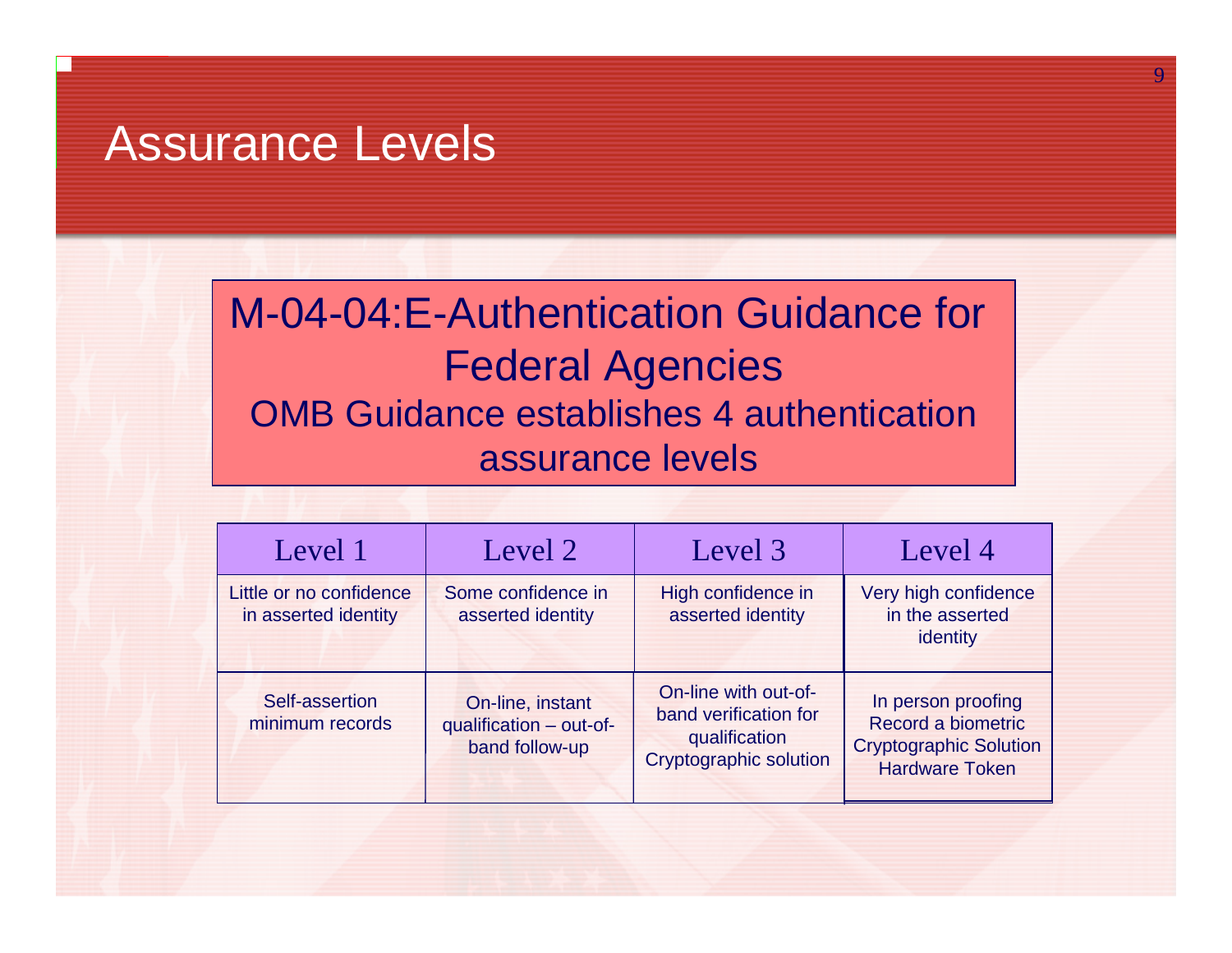# Token Type by Level

### *Assurance Level*

| <b>Allowed Token Types</b>      |  | $\mathcal{P}$ | 3 |  |
|---------------------------------|--|---------------|---|--|
| Hard crypto token               |  | $\mathbf{v}$  |   |  |
| Soft crypto token               |  | $\Delta$      |   |  |
| Zero knowledge password         |  |               |   |  |
| <b>One-time Password Device</b> |  |               |   |  |
| <b>Strong password</b>          |  |               |   |  |
| <b>PIN</b>                      |  |               |   |  |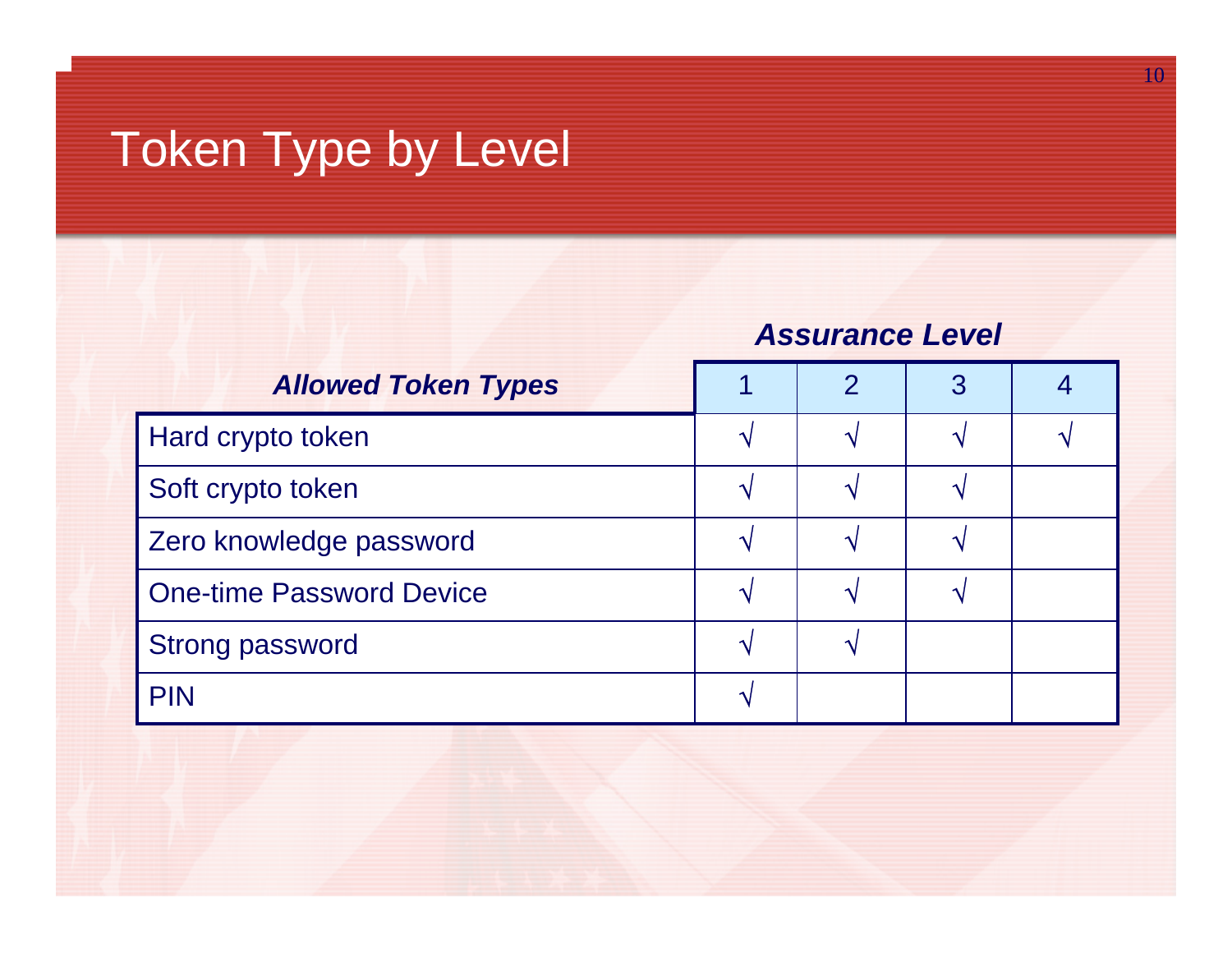## Assurance Levels

## M-04-04:E-Authentication Guidance for Federal Agencies OMB Guidance establishes 4 authenticationassurance levels

11

| Level 1                                         | Level 2                                                       | Level 3                                                                                         | Level 4                                                                  |
|-------------------------------------------------|---------------------------------------------------------------|-------------------------------------------------------------------------------------------------|--------------------------------------------------------------------------|
| Little or no confidence<br>in asserted identity | Some confidence in<br>asserted identity                       | High confidence in<br>asserted identity                                                         | in the asserter                                                          |
| Self-assertion<br>minimum records               | On-line, instant<br>qualification - out-of-<br>band follow-up | On-line with out-of-<br>band verification for<br>qualification<br><b>Cryptographic solution</b> | In person proo<br>Record a bio<br>tryntographic Soluti<br>Hardware Token |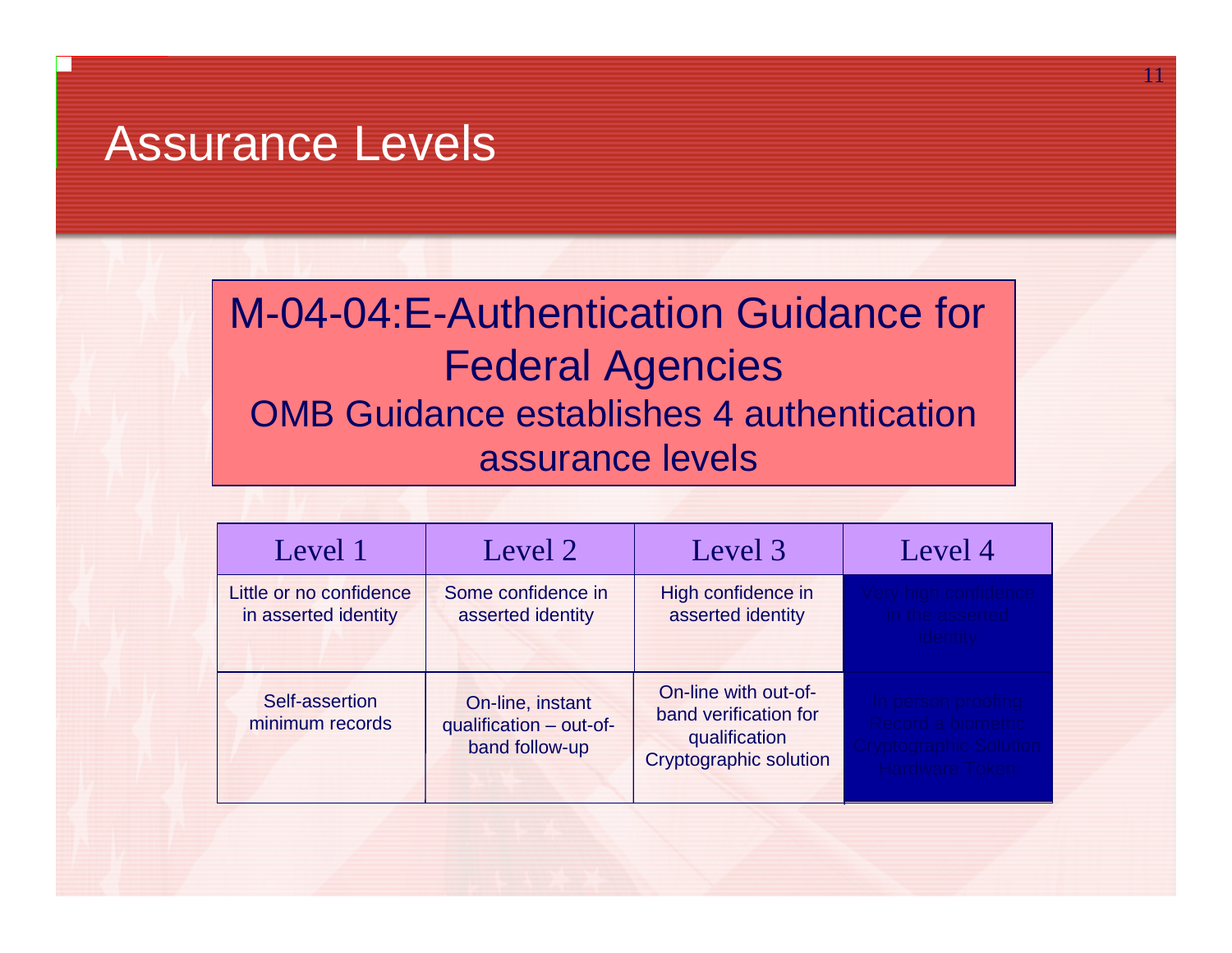# Federal Common PKI CA

- • Developed in support of the Federal Identity Credentialing **Initiative**
- • Implementation mechanism for Federal Common PKI Certificate Policy which sets minimum requirements for issuance of PKI credentials to Federal employees.
- • Operates at FBCA Medium Assurance/E-Authentication Levels 3 and 4
- $\bullet$ Cross-certified with the FBCA
- •Acts as the root CA for the Shared PKI Service Provider program
- $\bullet$ Provides E-Authentication support to the 4<sup>th</sup> Sector: Internal Effectiveness and Efficiencies.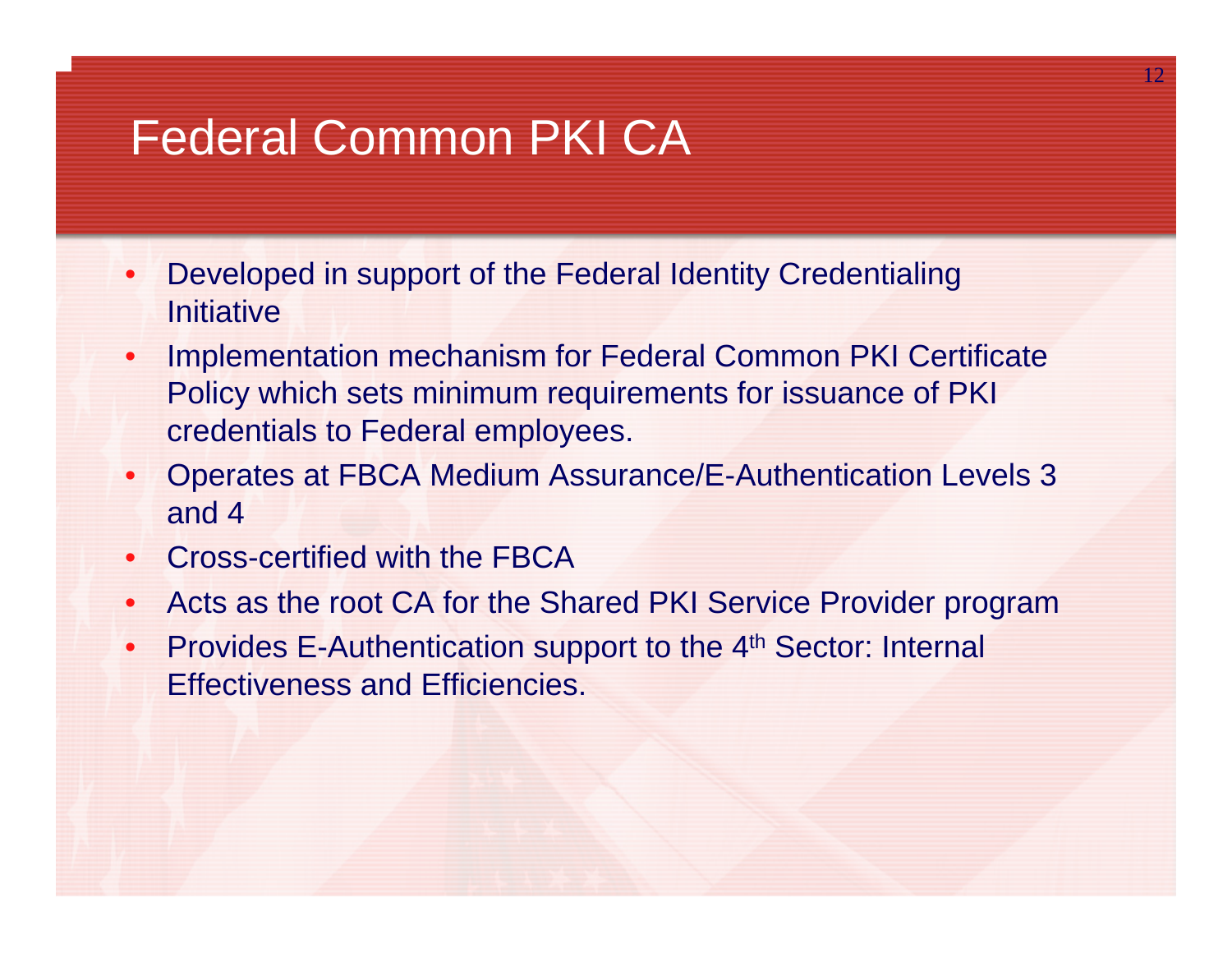# Federal Common Policy Compliance

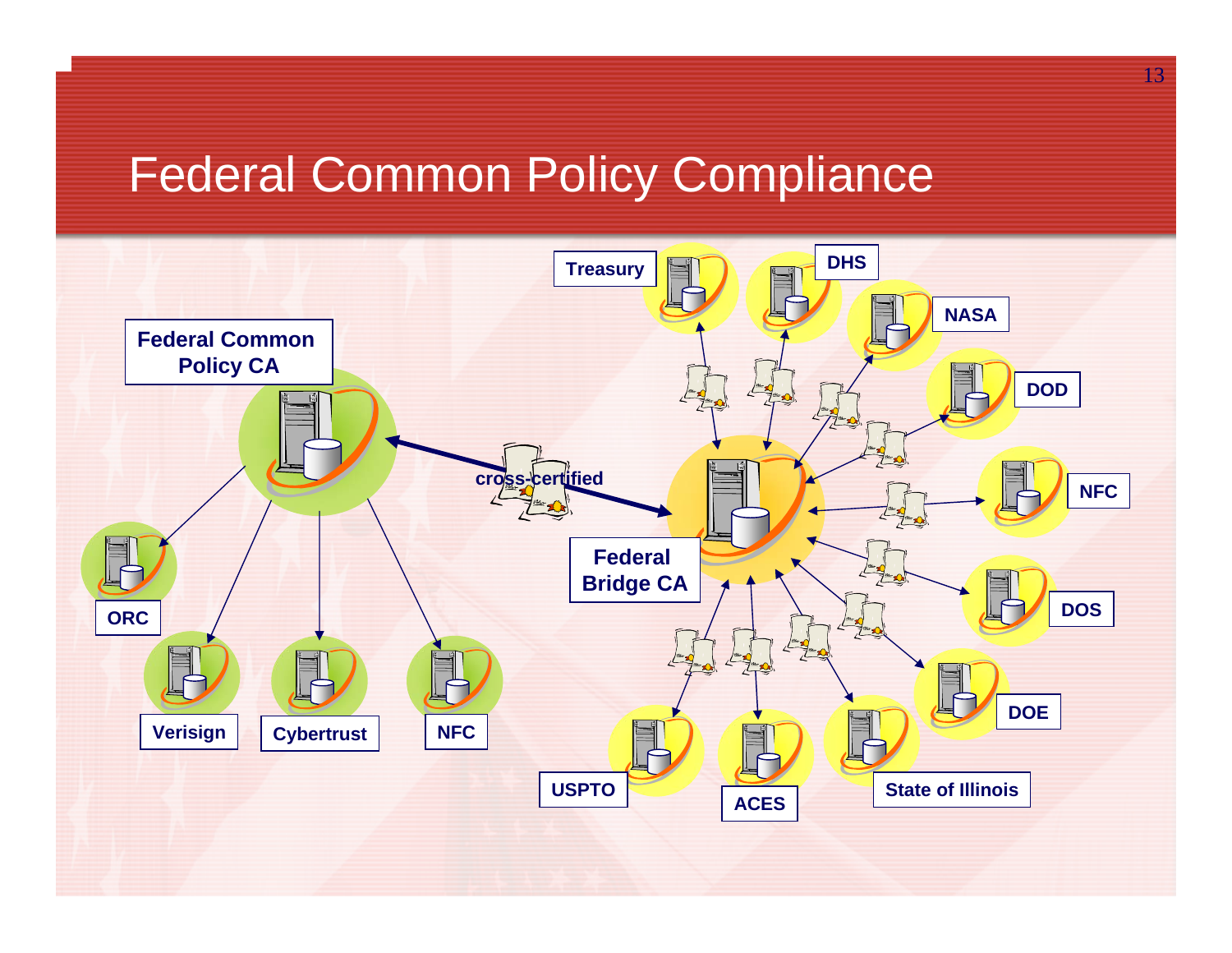# Implementing PKI in accordance with FIPS-201

- • Certified PKI Shared Service Provider Program
	- Evaluates services against the Common Policy Framework
	- Conducts Operational Capabilities Demonstrations
	- Populates Certified Provider List with service providers who meet published criteria
	- Agencies not operating an Enterprise PKI must buy PKI services from certified providers
- • Agencies operating an Enterprise PKI cross-certified with the FBCA at Medium Assurance or higher are considered compliant with FIPS-201.
- • In January 2008, these Enterprise PKIs will start including the Common Policy OIDs in their certificates.